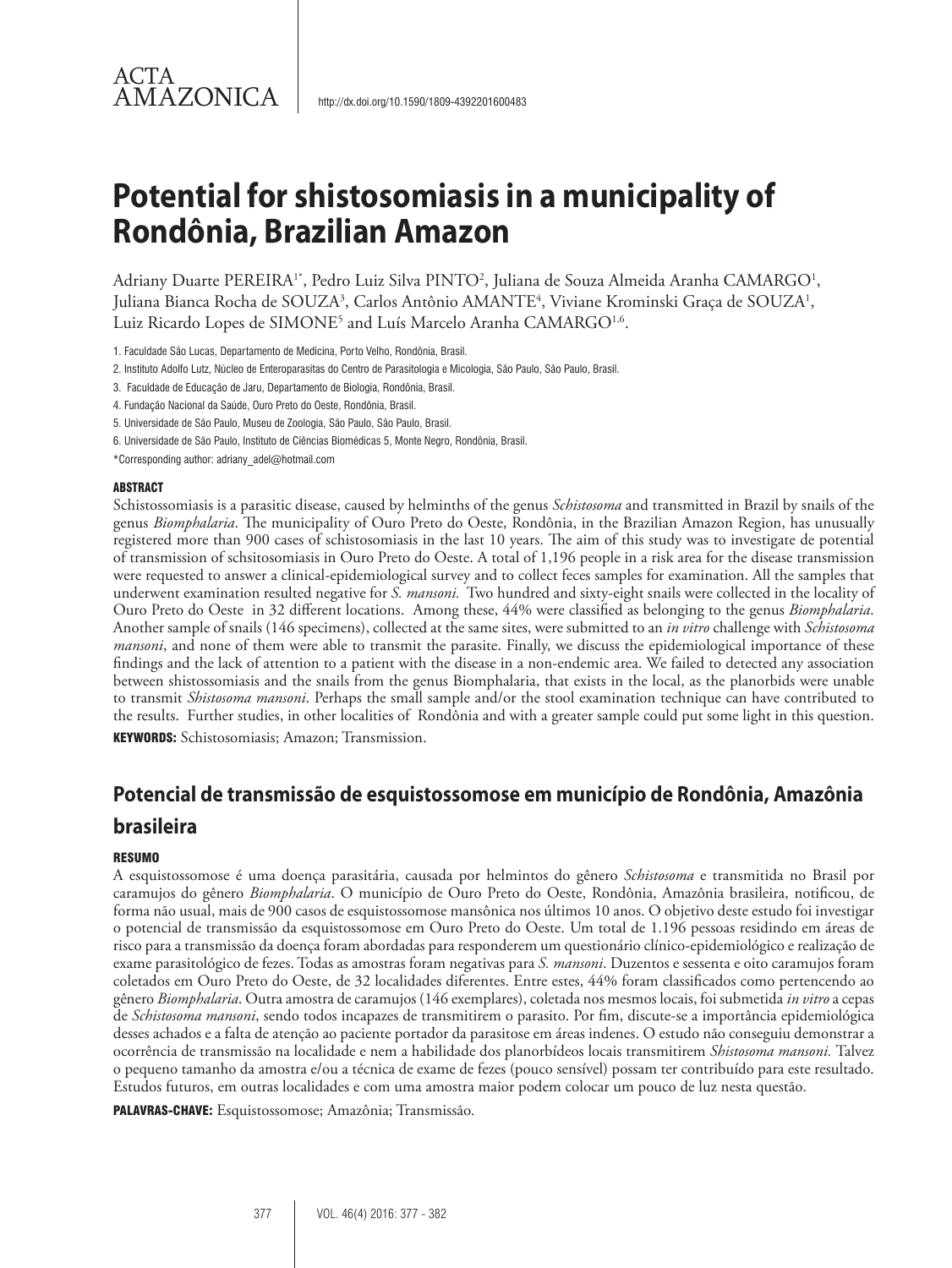# **INTRODUCTION**

Schistosomiasis is one of the most prevalent parasitic diseases in the world (Katz and Almeida 2003). It is caused by a trematode belonging to the genus *Schistosoma* that uses humans as its main definitive host and freshwater snails as intermediate hosts. Its prevalence is closely related to poor public sanitation and the presence of host snails.

Schistosomiasis is a disease known since antiquity, and its arrival in Brazil was related to slave trade. However, only *S. mansoni* became established because the existence of intermediate hosts and environmental conditions similar to those found in Africa (Silva 1984). The main intermediate host of this parasite is *Biomphalaria glabrata*, but other species such as *B. tenagophila* and *B. straminea* also act as hosts (Fernandez and Thiengo 2006).

*Schistosoma mansoni* has low mortality, and the major causes of death are related to severe clinical forms of the disease, which are generally characterized by liver cirrhosis, portal hypertension, colitis, pulmonary and neurological forms, which occur decades after the initial infection (Maroja 1953).

Approximately 779 million people are estimated to be at risk of contracting the disease, and approximately 207 million people are infected worldwide (Ibikounlé *et al.* 2009). In Brazil, the disease is considered endemic, reaching 19 federal units, with 2,297,352 confirmed cases from 1995 to 2011, and 524 deaths from the disease from 1996 to 2011 (Ministério da Saúde 2008).

In Brazil, the disease expanded into previously uninfected areas and occurred mainly through the migration of infected people from endemic areas (Coimbra Jr *et al.* 1984; Silva 1984). In the Amazon, Pará was the unique state who recorded the transmission of schistosomiasis (Maroja 1953) but it is currently already eradicated. Rondônia, although it is a non-endemic area (Coimbra Jr *et al.* 1984), is at particularly high risk because it has high migration rates (IBGE 2010). Most individuals immigrating to Rondônia are from states from the southeast and northeast regions of Brazil (IBGE 2010), where schistosomiasis is highly endemic.

Data from the Brazilian Ministry of Health about Ouro Preto do Oeste, Rondônia, shows that 963 cases of schistosomiasis were reported between 2002 and 2012, mainly in individuals 20–49 years old; all were considered to be allochthonous cases. Of these, 12 cases occurred in children under 10 years of age, suggesting possible authocthonous transmission of the disease (FUNASA 2012). The aim of this study was to investigate the potential transmission of schistosomiasis in Ouro Preto do Oeste.

# **MATERIALS AND METHODS**

The study was conducted in the city of Ouro Preto do Oeste, Rondônia, (10°44'53''S and 62°12'57''W), 332 km from Porto Velho. The city has a population of 37,928 inhabitants, of which 28,208 (74.37%) live in the urban areas (IBGE 2010). This work was approved by the Research Ethics Committee of the Institute of Biomedical Sciences, University of São Paulo - ICB / USP (CAAE: 03687512.0.0000.5467).

#### **Population Survey**

A population of 5,233 inhabitants lives in an urban area with no sewage and close to water streams ("palafitas"), considered risk areas for shistosomiasis transmission. One thousand one hundred and ninety six (22,8% of the population), living in this urban area were asked to answer the clinical and epidemiological questionnaire and to participate in the parasitological examination. Participants were chosen by convenience and sampled from 11 of these areas. The research team consisted of a medical doctor, medical and biology students and the staff of the epidemiological surveillance system team from Ouro Preto do Oeste. Field activities were conducted from December 7th to 13th, 2013.

In larger sites, 50% of households were approached; all inhabitants who had lived on the site for at least one year were asked to participate. In smaller sites, all residents within 500 m of the main water collection site were approached.

Data from the clinical and epidemiological surveys were analyzed using the program OpenEpi, version 2.2.1 (http:// openepi.com/Menu/OE\_Menu.htm). A p-value < 0.05 was considered significant.

#### **Coprological Survey**

After participants had signed the Informed Consent and Clear Explanation Form, which gave details about the disease, and after they completed the questionnaire, they were given containers with the preservative MIF (Merthiolate-Iodine-Formaldehyde) for collection and storage of stool samples. These samples were analyzed using the Hoffman-Pons-Janer method; positive samples were further subjected to the Kato-Katz method (Katz and Almeida 2003).

# **Collection and identification of snails and mapping of the area**

Malacological collection was performed simultaneously with the population census, and 268 snails were collected from 32 points distributed along the main water collection route. The sample was preserved in 70% alcohol, and georeferenced. The capture technique followed the procedures described by Tibiriçá (2006): thirteen pairs of tweezers and thirteen dip nets, with a 1-m long metal rod and a  $35 \text{ cm} \times 35 \text{ cm}$ central frame surrounded by a 30-cm deep nylon net were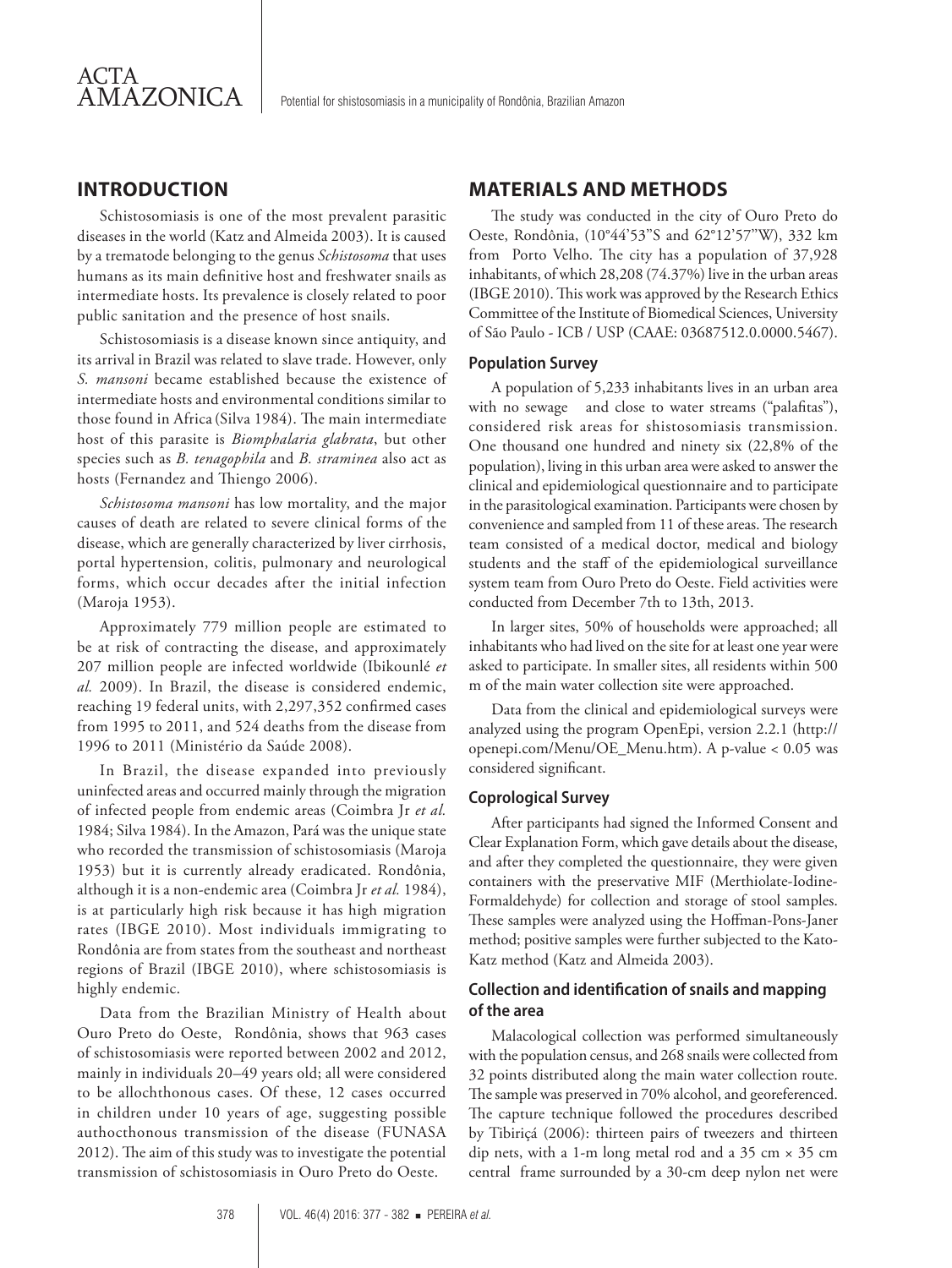used to capture snails. The dip nets were used for shallow and deep collecting on the banks of water collection locations in peridomestic sites.

Snails were identified using traditional methods, by dissection of specimens removed from their shells under a conventional stereomicroscope. The methodology and taxonomy described by Paraense (1975), Paraense (1981) and Paraense (1983) were applied. A sample (n = 20) of snails were deposited in the collection of the Zoology Museum of the University of São Paulo (USP).

#### **Snail Infection**

ACTA<br>AMAZONICA

The snails used in the *in vitro* infection experiments were captured in aquatic areas in urbanized areas (ditches for drainage of rainwater and domestic sewage), in two different sites. Snails from each site were kept in separate tanks of dechlorinated water and were fed with a standard diet supplemented and with lettuce leaves. All snails used in the experiment were identified as *B. occidentalis and B. amazonica*. From the total of 146 captured snails, 60,1% died during transportation (100% of the *Biomphalaria amazonica* especimens) to São Paulo, where the *in vitro* challenge against *S. mansoni* took place.

Snails were selected by shell size, and 30 snails with an average diameter of 10.5 mm (SD  $\pm$  1.09 mm) were individually placed in plastic cups containing dechlorinated water for verification of natural infection with larval trematodes, according to the methodology described in Ministério da Saúde (2008). Thus, the snails were exposed weekly to artificial light (four table lamps with 60-W halogen lamp) for two hours. After this period the contents of each container were examined using a stereoscopic microscope at 20× magnification for detection of cercariae. Snails that did not excrete cercariae in the previous phase were divided into two groups for evaluation of the experimental infection rate with miracidia of the Belo Horizonte strain of *S. mansoni*.

Miracidia were obtained from S. *mansoni* eggs deposited in hamster livers and incubated for seven weeks. The miracidia were concentrated by phototropism and their numbers were estimated by counting under a microscope, following the procedures described in Ministério da Saúde (2008).

Thus, group I, containing 14 samples of *B. occidentalis,* was subjected to a single exposure to 10 miracidia, and group II, containing 15 samples, was subjected to four periods of seven days of exposure intervals to the same ratio (10: 1). A specimen positive for the elimination of furcocercariae was exposed in the same manner as group I and monitored separately.

As a control, 20 *B. glabrata* samples (albino variety, Belo Horizonte strain) were used. These were kept in the Enteroparasites Center of the Adolfo Lutz Institute, São Paulo, for experimental maintenance of the biological cycle. The

conditions of exposure to *S. mansoni* miracidia were similar to those of group I.

After 30 days of contact with the miracidia, the snails were exposed to artificial light to ensure the elimination of cercariae, following the steps already described. Snails in group I were exposed weekly to artificial light for four weeks. In contrast, parasite research on group II was performed 30 days after the last exposure to miracidia, for up to four weeks. In the control group, the cercariae investigation was conducted once, 30 days after exposure to the miracidia. At the end of the experimental period, snails that tested negative were crushed, and the ovotestis and digestive gland were disrupted using metallic tweezers to verify a possible infection with cercariae of *S. mansoni*.

### **RESULTS**

#### **Population Survey**

No significant differences were observed between genders. Participants aged 0–20 years composed the majority of the sample. Among the surveyed individuals, 13% reported a family history of helminthiasis and 28% reported regularly visiting to urban water streams. A total of 43% of the population reported being born in other regions of the country, especially the southeast (22%) and northeast (7%), where schistosomiasis is endemic. In Table 1 there is more specific information about de population.

| <b>Table 1.</b> Socio-epidemiological profile of the sample of the population of Ouro |  |
|---------------------------------------------------------------------------------------|--|
| Preto do Oeste, Rondônia, 2013,                                                       |  |

| VARIABLE                                  | N(%)        |
|-------------------------------------------|-------------|
| AGE (years)                               |             |
| $0 - 15$                                  | 389 (32.5)  |
| $16 - 30$                                 | 326 (27.3)  |
| $31 - 60$                                 | 381 (31.8)  |
| >60                                       | 100(8.4)    |
| Total                                     | 1,196 (100) |
| Gender                                    |             |
| Male                                      | 564 (47)    |
| Female                                    | 632 (53)    |
| <b>Stool Parasite Tests</b>               | 883 (73.8)  |
| Average Family Income                     |             |
| $<$ 1 minimum wage (MW)                   | 442 (37)    |
| 1 to 2 MW                                 | 383 (32)    |
| 2 to 3 MW                                 | 228 (19)    |
| $>$ / MW 4                                | 143 (12)    |
| Place of birth                            |             |
| Rondônia                                  | 663 (55)    |
| Northern Region (excluding RO)            | 25(2)       |
| Northeastern Region                       | 84(7)       |
| <b>Midwestern Region</b>                  | 59(5)       |
| Southeastern Region                       | 267 (22)    |
| Southern Region                           | 98 (9)      |
| Individuals who visit urban water streams | 329 (28)    |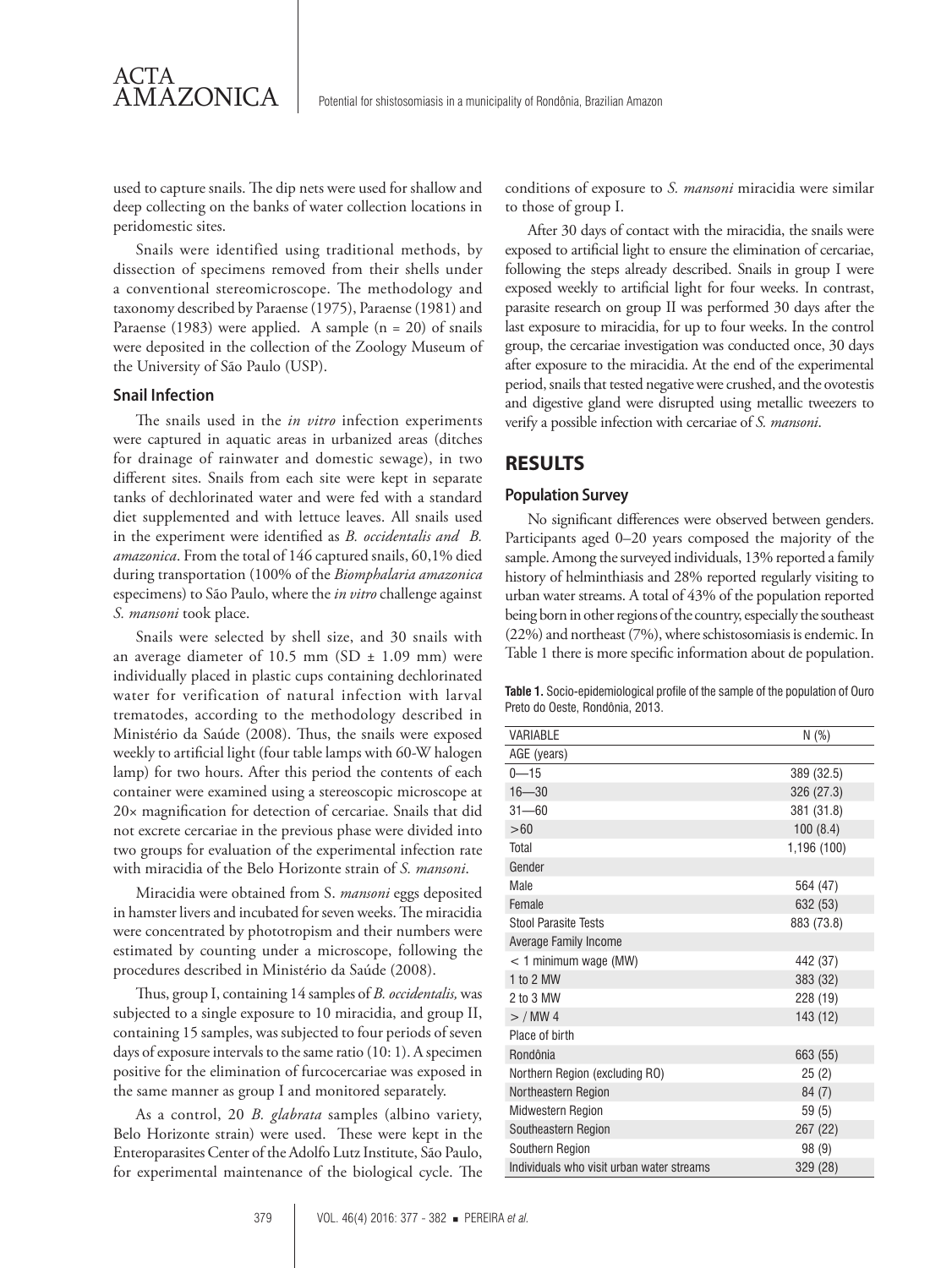#### **Coprological Survey**

AMAZONICA

ACTA

Of the 1,196 people surveyed, 883 (73.8%) sent material for coproscopy. All were negative for *S. mansoni,* and only 3 of the individuals (total= 39) who reported a personal history of schistosomiasis did not send material for parasitological examination of stools.

Sixty-eight percent of the samples were positive for one or more intestinal parasites, especially *Entamoeba histolytica* (31%), *Giardia intestinalis* (19%) and/or *Ascaris lumbricoides* (4%). Other parasites were also observed to be highly prevalent, such as *Entamoeba coli* (40%) and *Endolimax nana* (13%).

#### **Snail identification and infection**

Of the 268 snails identified, 44% belonged to the genus *Biomphalaria*, and of these, 46.7% were identified as *B. amazonica* and 53.3% as *B. occidentalis*.

Of the snails exposed to artificial light before experimental infection, a single specimen of *B. occidentalis* released furcocercariae.

As can be seen in Table 2, *in vitro* infection of *B. occidentalis* from Ouro Preto do Oeste with the Belo Horizonte strain of *S. mansoni* was unsuccessful; in group I, nine snails were negative (9/14) and five died (5/14). Similarly, in group II, six snails were negative for infection (6/15) and nine died (9/15). However, after exposure to miracidia, the 30-day control group (*B. glabrata*) showed an 85% rate of infection (17/20), 10% (2/20) negativity, and 5% (1/20) mortality. The *B. occidentalis* specimen with a natural furcocercariae infection, that was subjected to contact with *S. mansoni,*  miracidia died two days after the procedure.

**Table 2.** Rate of infection and mortality of *Biomphalaria occidentalis* from Ouro Preto do Oeste (Rondônia) by the Belo Horizonte strain of *Schistosoma mansoni*.

| Snail Species and<br>Origin             | <b>Snails</b><br>exposed to<br>infection | <b>Mortality N</b><br>$(\%)$ | Number of<br>exposures | Positivity<br>N(%) |
|-----------------------------------------|------------------------------------------|------------------------------|------------------------|--------------------|
| <b>B.</b> occidentalis (RO)<br>Group I  | 14                                       | 5(35.7)                      |                        | 0                  |
| <b>B.</b> occidentalis (RO)<br>Group II | 15                                       | 9(60)                        | 4                      | 0                  |
| <b>B.</b> glabrata (MG)<br>Control      | 20                                       | 1(5)                         |                        | 17 (85)            |

# **DISCUSSION**

In the Amazon region, mansonic schistosomiasis has previously been restricted to isolated outbreaks in Fordlândia and other municipalities in the state of Pará (Maroja, 1953), where it has already been eradicated (Valadão and Milward-De-Andrade 1991).

In the city of Ouro Preto do Oeste, although more than 900 cases of schistosomiasis were reported between 2002 and 2012, the coprological survey for *S. mansoni* resulted negative. However, the methods used for detection have low sensitivity in cases of mild infections or in chronic cases, which may have led to false negative results.

It should be noted that, 68% of the individuals were positive for one or more intestinal parasites, including *Entamoeba histolytica* (31%) and *Giardia intestinalis* (19%). Parasites of lesser medical importance, such as *Entamoeba coli* (40%) and *Endolimax nana* (13%), were also found to be highly prevalent, indicating that the water in these districts may be contaminated, probably because of a lack of adequate sanitation.

Intestinal parasites are highly prevalent in the Brazilian Amazon (Muniz *et al.* 2007; Souza *et al.* 2007; Borges *et al.*  2009) and have also been reported in other regions of Brazil, such as the cities of Parnaíba, Piauí (Furtado and Melo 2011; Oliveira *et al.* 2001), and São José da Bela Vista, as well as São Paulo, where the infection rate was 44.4% (Tavares-Dias and Grandini 1999), all these locations had inadequate sanitation.

The transmission of *S. mansoni* depends strictly on human contact with standing contaminated water that contains competent planorbids for transmission. In places where there is no supply of running water or other suitable source of drinking water, the population is dependent on these water sources for their daily activities. These urban water streams have been reported to be frequented by residents of surrounding areas for bathing, household, and occupational tasks, as well as leisure activities, facilitating transmission of intestinal parasites. In addition, 43.5% of the population of Rondônia state consists of immigrants from other Brazilian states surveyed in this study, especially from endemic areas of shistosomiasis (IBGE 2010). In this study, approximately 1/3 of individuals originated from areas with schistosomiasis transmission foci.

The malacological survey did not show the presence of *B. glabrata* in the municipality, concordant with the survey performed by Coimbra Jr. and Santos (1986). However, *B. amazonica* and *B. occidentalis*, which had been identified in the State of Rondônia by Paraense and Corrêa (1982), Coimbra Jr *et al.* (1984), Coimbra Jr. and Santos (1986) were identified. The sites where these species were found possessed ecological conditions suitable for their development, including a favorable pH (6–7), sufficient aquatic vegetation, and a muddy substrate and with little or no water current (Coimbra Jr. and Santos 1986).

 The rate of infection of *B. occidentalis* from Ouro Preto do Oeste by the *S. mansoni* strain from Belo Horizonte was zero, both for a single exposure to miracidia (group I) and for multiple infections (group II), which mimics natural conditions. The high mortality rates observed (group I: 35.7%,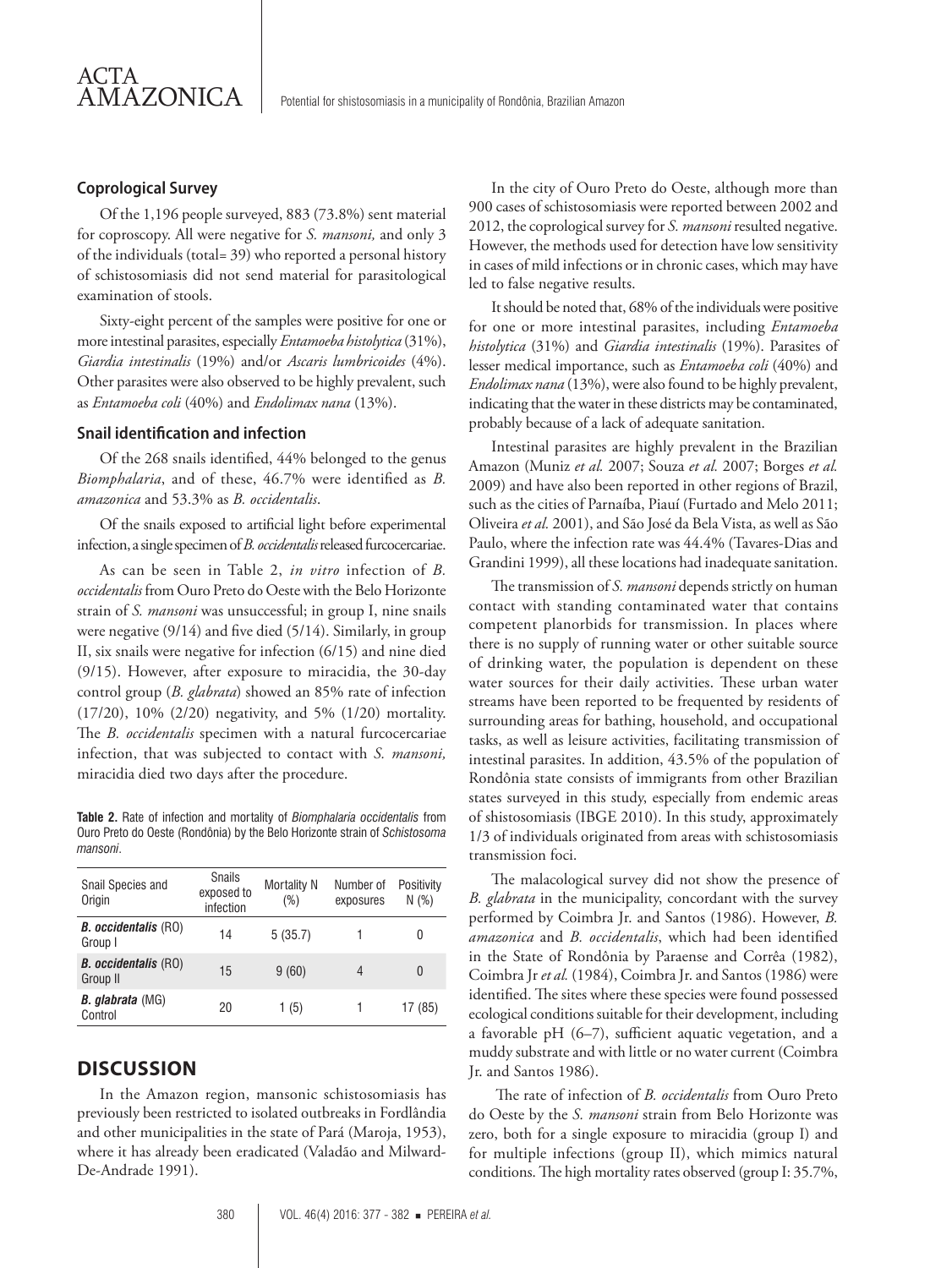5/14; group II, 40%, 6/15) may be related to the different parasite loads that the specimens were subjected (ten miracidia for the experimental groups and five for the control group). Mortality can also be influenced by excessive handling of specimens during exposure to artificial light, or in the case of group II, by multiple infections. However, the natural infection of one of the specimens with furcocercariae from other trematodes, identified here as *Cercaria amplicoecata*, Ruiz, 1953 (Naruto 1984), should be emphasized, as it warns of the possible future adaptation of different strains of *S. mansoni* to other species of snails.

ACTA<br>AMAZONICA

Although *B. amazonica* and *B. occidentalis* have not yet been found to be naturally infected with *S. mansoni* (Coimbra Jr. *et al.* 1984; Valadão and Milward-De-Andrade 1991), *in vitro* studies performed by Paraense and Correa (1982), and Coimbra Jr. and Engel (1982), using strains of the pathogen and snails from Rondônia, showed that *B. amazonica* is susceptible to infection by the trematode, at very low rates. However, *B. occidentalis* was not found to be a good host, either in the above-mentioned studies or in others performed by Fernandez and Thiengo (2006) using *B. occidentalis* from the state of Mato Grosso. In addition, the observed failure of *S. mansoni* strains from Belo Horizonte to infect *B. occidentalis* from Ouro Preto do Oeste does not allow us to conclude that this species cannot transmit the disease in this area, because strains of *S. mansoni* may adapt to the local strains of *B. occidentalis,* as Paraense and Correa (1963) observed with *B. tenagophila* in the Paraíba River valley in the state of São Paulo (Coimbra Jr and Engel 1982).

Similar to Brazil, some areas of China are endemic for schistosomiasis (*S. japonicum*), whereas other areas are nonendemic. According to Lu et al. (2013), with the improved economic development in China in the recent decades, the Schistosomiasis Control Program was redefined in 2004, resulting in greater assistance to the affected population. However, the authors emphasized the need to improve the program, since it operates only in endemic areas, and chronic carriers in non-endemic areas are underserved.

In Brazil, Rondônia is an-non-endemic region, and for this reason, it has no specific programs to carry out active surveys, nor there are professionals trained in the early diagnosis and treatment of schistosomiasis.

Given the results of the coprological survey and the lack of transmission observed in the *in vitro* experiment, the municipality of Ouro Preto do Oeste, appears to have presently no current potential for establishment of active foci for disease transmission. However, given the occurrence of allochthonous cases of schistosomiasis in the municipality, the social and environmental conditions, and the possibility of adaptation of the parasite to local snails, epidemiological surveillance measures should be implemented for immigrants

from endemic areas, to treat illness and prevent progression to severe forms, and to reduce the risk of transmission in the region, by treating immigrants infected with the parasite..

### **CONCLUSIONS**

We failed to detected any association between shistossomiasis and the snails from the genus *Biomphalaria*, that exists in the local, as the planorbids were unable to transmit *Shistosoma mansoni*. Perhaps the small sample and/ or the stool examination technique (low sensitivity) can have contributed to the results. Further studies, in other localities of Rondônia and with a greater sample could put some light in this question.

# **ACKNOWLEDGMENTS**

The authors wish to thank Dr. Yves Galli Neto and the medical students of the Faculty of São Lucas, and the biology students from the Faculty of União Centro Rondoniense de Ensino Superior for their collaboration in field activities related to snail collection and the population census.

#### **REFERENCES**

- Borges, J.D.; Alarcón, R.S.R.; Amato Neto, V.; Gakiya, E. 2009. Parasitoses intestinais de indígenas da comunidade Mapuera (Oriximiná, Estado do Pará, Brasil): elevada prevalência de *Blastocystis hominis* e encontro de *Cryptosporidium sp* e *Cyclospora cayetanensis*. *Revista da Sociedade Brasileira de Medicina Tropical*, 42: 348-350.
- Coimbra Jr, C.E.A.; Engel, L.A. 1982. Suscetibilidade de *Biomphalaria occidentalis* do Acre e do Mato Grosso à Infecção pelo *Schistosoma mansoni* e sua Implicação na Epidemiologia da Esquistossomose na Amazônia Ocidental, Brasil. *Acta Amazonica*, 12: 795-799.
- Coimbra Jr, C.E.A.; Santos, R.V.; Neto, L.S. 1984. Potencial endêmico da esquistossomose para o Estado de Rondônia, Brasil. *Revista de Saúde Pública*, 18: 510-515.
- Coimbra Jr, C.E.A.; Santos, R.V. 1986. Moluscos aquáticos do Estado de Rondônia (Brasil), com especial referência ao gênero *Biomphalaria* Preston, 1910 (*Pulmonata, Planorbidae*). *Revista de Saúde Pública*, 20: 227-234.
- Fernandez, M.A.; Thiengo, S.C. 2006. Susceptibility of *Biomphalaria amazonica* and *Biomphalaria occidentalis* from Manso Dam, Mato Grosso, Brazil to infection with three strains of Schistosoma mansoni. *Memórias do Instituto Oswaldo Cruz*, 101: 235-237.
- Instituto Brasileiro de Geografia e Estatística IBGE, 2010. Normas de apresentação tabular, (http://www.ibge.gov.br/ home/disseminacao/eventos/missao/estatuto.shtm). Accessed on 22/06/2014.
- Fundação Nacional de Saúde. FUNASA, 2012. Controle da esquistossomose: Manual de diretrizes técnicas. (http://www. funasa.gov.br/site/). Accessed on 22/06/2014.